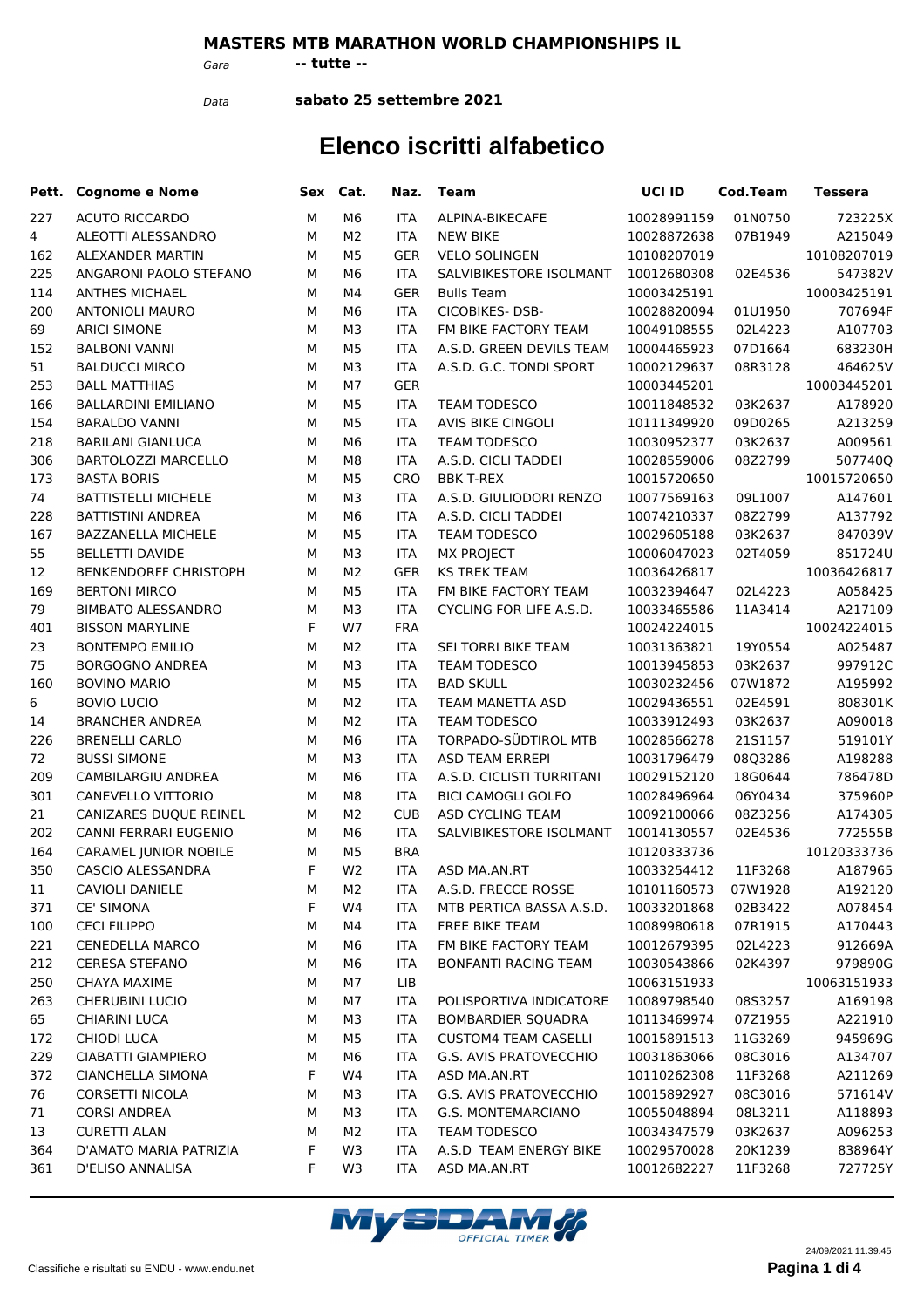| Pett.        | <b>Cognome e Nome</b>                           | Sex       | Cat.                             | Naz.                     | <b>Team</b>                                    | UCI ID                     | <b>Cod.Team</b>    | <b>Tessera</b>     |
|--------------|-------------------------------------------------|-----------|----------------------------------|--------------------------|------------------------------------------------|----------------------------|--------------------|--------------------|
| 22           | D'ORIA ANDREA                                   | M         | M <sub>2</sub>                   | <b>ITA</b>               | A.S.D. CICLI TADDEI                            | 10015889590                | 08Z2799            | A077525            |
| 151          | <b>DAHAN HAIM</b>                               | M         | M <sub>5</sub>                   | <b>ISR</b>               | <b>ISRAEL</b>                                  | 10118837815                | <b>ISR</b>         | 10118837815        |
| 360          | DARBELLAY FLORENCE                              | F         | W3                               | SUI                      |                                                | 10008187386                |                    | 10008187386        |
| 392          | DE LORENZO POZ LUISA                            | F         | W <sub>6</sub>                   | <b>ITA</b>               | A.S.D. TEAM ESTEBIKE                           | 10003590903                | 03R3155            | A076317            |
| 64           | DE STASIO MARCO                                 | M         | M <sub>3</sub>                   | <b>ITA</b>               | <b>HIMOD BIKE</b>                              | 10110551789                | 08U3298            | A212071            |
| 303          | DEMONTE PAOLO FEDERICO                          | M         | M <sub>8</sub>                   | <b>ITA</b>               | MASTER TEAM A.S.D.                             | 10012681116                | 01R1695            | 430306G            |
| 101          | DI VEROLI ANGELO                                | M         | M4                               | <b>ISR</b>               | <b>ISRAEL GO PRO</b>                           | 10023444678                | <b>IGP</b>         | 10023444678        |
| 66           | <b>DINALE DAVIDE</b>                            | M         | M <sub>3</sub>                   | <b>ITA</b>               | <b>TEAM SPACEBIKES</b>                         | 10009988051                | 02G4259            | 704988B            |
| 224          | <b>DIVERSI LUCA</b>                             | M         | M <sub>6</sub>                   | <b>ITA</b>               | CM2 ASD                                        | 10088812069                | 08N3213            | A166569            |
| 159          | DONATI ROBERTO                                  | M         | M <sub>5</sub>                   | <b>ITA</b>               | CM2 ASD                                        | 10092592746                | 08N3213            | A177851            |
| 204          | <b>DURASTANTI MARCO</b>                         | M         | M <sub>6</sub>                   | <b>ITA</b>               | ASD MA.AN.RT                                   | 10029049460                | 11F3268            | 727724X            |
| 62           | <b>ERATOSTENE DANIELE</b>                       | M         | M <sub>3</sub>                   | <b>ITA</b>               | SPEEDY BIKE ASD                                | 10033297252                | 01Y2271            | A080259            |
| 116          | <b>FABBRI CHRISTIAN</b>                         | M         | M4                               | <b>ITA</b>               | TEAM PASSION FAENTINA                          | 10101166233                | 07Y1866            | A191203            |
| 68           | <b>FACCIOLI MICHELE</b>                         | M         | M <sub>3</sub>                   | <b>ITA</b>               | MTB PERTICA BASSA A.S.D.                       | 10033202171                | 02B3422            | A078459            |
| 168          | FENATI GIANLUCA                                 | M         | M <sub>5</sub>                   | <b>ITA</b>               | <b>IMOLA BIKE</b>                              | 10113312350                | 07Z1947            | A212702            |
| 259          | <b>FERRARI FRANCESCO</b>                        | M         | M7                               | <b>ITA</b>               | LUGAGNANO OFF ROAD                             | 10011849441                | 07Y1041            | 606921V            |
| 60           | <b>FERRO IVAN</b>                               | M         | M <sub>3</sub>                   | <b>ITA</b>               | SPEEDY BIKE ASD                                | 10028808879                | 01Y2271            | 706918E            |
| 121          | <b>FIORENTINI FRANCESCO</b>                     | M         | M4                               | <b>ITA</b>               | A.S.D. CICLI TADDEI                            | 10031218018                | 08Z2799            | A020403            |
| 77           | <b>FRATIGLIONI FRANCESCO</b>                    | M         | M <sub>3</sub>                   | <b>ITA</b>               | <b>HIMOD BIKE</b>                              | 10111562411                | 08U3298            | A212069            |
| 157          | <b>FROSINI FABIO</b>                            | M         | M <sub>5</sub>                   | <b>ITA</b>               | G.S. TESTI CICLI A.S.D.                        | 10028593964                | 10T0084            | 550226F            |
| 52           | FRŽOP MARKO                                     | M         | M <sub>3</sub>                   | <b>CRO</b>               |                                                | 10003670321                |                    | 10003670321        |
| 260          | <b>FUSAR BASSINI EDOARDO</b>                    | M         | M7                               | <b>ITA</b>               | <b>LISSONE MTB ASD</b>                         | 10029822127                | 02V1849            | 885968U            |
| 211          | <b>GABELLINI LORIS</b>                          | M         | M <sub>6</sub>                   | <b>ITA</b>               | A.S.D. FRECCE ROSSE                            | 10102641340                | 07W1928            | A195390            |
| 208          | <b>GAGGINI STEFANO</b>                          | M         | M <sub>6</sub>                   | <b>ITA</b>               | TEAM BIKE O'CLOCK                              | 10028653073                | 06Q1413            | 603923U            |
| 213          | <b>GALAMINI MAURIZIO</b>                        | M         | M <sub>6</sub>                   | <b>ITA</b>               | <b>IMOLA BIKE</b>                              | 10033307255                | 07Z1947            | A080442            |
| 9            | <b>GALEOTALANZA ANTONIO</b>                     | M         | M <sub>2</sub>                   | <b>ITA</b>               | BONFANTI RACING TEAM                           | 10033541267                | 02K4397            | A084193            |
| 351          | <b>GARATTINI VALENTINA</b>                      | F         | W <sub>2</sub>                   | <b>ITA</b>               | NIARDO FOR BIKE A.S.D.                         | 10028739060                | 02Z3772            | 700578X            |
| 10           | <b>GENNARELLI GIUSEPPE</b>                      | M<br>M    | M <sub>2</sub><br>M <sub>6</sub> | <b>ITA</b><br><b>ITA</b> | SEI TORRI BIKE TEAM<br>RACING ROSOLA BIKE A.S. | 10031363720                | 19Y0554            | A025486            |
| 206<br>307   | <b>GILBERTI MARCO</b><br><b>GIORGI MARCELLO</b> | M         | M <sub>8</sub>                   | <b>ITA</b>               | A.S.D. CICLI TADDEI                            | 10011850653<br>10051281355 | 02W2601<br>08Z2799 | 466706H<br>A108325 |
| 170          | <b>GIRARDI THOMAS</b>                           | M         | M <sub>5</sub>                   | SUI                      | <b>RSV Pizol</b>                               | 10003693559                | Stoll Bike         | 10003693559        |
| 214          | <b>GIULIANELLI MORENO</b>                       | M         | M <sub>6</sub>                   | <b>ITA</b>               | A.S.D. FRECCE ROSSE                            | 10102643158                | 07W1928            | A195440            |
| 108          | GIULIANI ALESSANDRO                             | M         | M4                               | <b>ITA</b>               | ASD TBK 3.0                                    | 10112242017                | 11W3409            | A216676            |
| 3            | <b>GRESTI MICHELE</b>                           | M         | M <sub>2</sub>                   | <b>ITA</b>               | A.S.D. GIULIODORI RENZO                        | 10111352041                | 09L1007            | A211043            |
| 111          | <b>GRONBECH MICHAEL BANG</b>                    | M         | M4                               | <b>DEN</b>               | <b>JOHNNY CASH CYKELKLUB</b>                   | 10002133071                |                    | 10002133071        |
| 58           | <b>GUIDUCCI ANGELO</b>                          | M         | M <sub>3</sub>                   | <b>ITA</b>               | <b>ASD TEAM BIKE</b>                           | 10013946358                | 11T3220            | A046483            |
| 156          | <b>GUNTHER PETR</b>                             | M         | M <sub>5</sub>                   | <b>CZE</b>               | <b>BIG SHOCK TEAM</b>                          | 10010728584                |                    | 10010728584        |
| 119          | <b>HALIK JAN</b>                                | M         | M4                               | <b>SVK</b>               | MTBIKER, Davorin.sk,                           | 10010930365                |                    | 10010930365        |
| 251          | <b>HENSE ADOLF</b>                              | M         | M7                               | AUT                      | ZWEIRAD JANGER                                 | 10051395129                | 8103               | 10051395129        |
| 391          | HENSE-SIMENKO ROSWITHA                          | F         | W <sub>6</sub>                   | <b>AUT</b>               | ZWEIRAD JANGER                                 | 10016255867                | 8103               | 10016255867        |
| 302          | <b>HRUBY JAROSLAV</b>                           | M         | M8                               | CZE                      | <b>KL SPORT MOST</b>                           | 10010866913                |                    | 10010866913        |
| 255          | <b>HUEP TOBIAS</b>                              | M         | M7                               | <b>GER</b>               | SCHLEUDERGANG E.V.                             | 10117885191                |                    | 10117885191        |
| 207          | <b>INDELICATO MARIO</b>                         | ${\sf M}$ | M6                               | <b>ITA</b>               | <b>BICI CAMOGLI GOLFO</b>                      | 10012187123                | 06Y0434            | 603726E            |
| 380          | KOSCOVA KRISTINA                                | F         | W <sub>5</sub>                   | <b>SVK</b>               | P2R BIKE TEAM                                  | 10014094989                |                    | 10014094989        |
| 5            | LAI ANDREA                                      | М         | M2                               | <b>ITA</b>               | ASD TEAM BIKE                                  | 10033012013                | 11T3220            | A074646            |
| 158          | <b>LANER ANDREAS</b>                            | М         | M <sub>5</sub>                   | <b>ITA</b>               | BIKE TEAM GAIS ASV                             | 10008175363                | 2151018            | A158302            |
| 261          | <b>LANZI GIUSEPPE</b>                           | М         | M7                               | <b>ITA</b>               | LISSONE MTB ASD                                | 10015891008                | 02V1849            | 965543Z            |
| 115          | <b>LANZI STEFANO</b>                            | М         | M4                               | <b>ITA</b>               | LISSONE MTB ASD                                | 10014132274                | 02V1849            | 875991R            |
| $\mathbf{1}$ | LAUDATI GRAZIANO                                | М         | M <sub>2</sub>                   | <b>ITA</b>               | ACIDO LATTICO MTB PASSO                        | 10033743553                | 11A2885            | A190895            |
| 73           | LIVI LORENZO                                    | М         | M <sub>3</sub>                   | <b>ITA</b>               | A.S.D. TEAM BIKE MIRANDA                       | 10089997994                | 10T0527            | A170084            |
| 118          | LOGUERCIO MARCO                                 | М         | M4                               | <b>ITA</b>               | ASD TEAM ALL4CYCLING                           | 10003888064                | 02H4411            | A156283            |
| 220          | LOMBARDO VITO                                   | М         | M6                               | <b>ITA</b>               | SPECIAL BIKERS ELIOS                           | 10029259527                | 17N1894            | 797487J            |
| 53           | LOVICU ANDREA                                   | М         | M3                               | <b>ITA</b>               | BIKE TEAM DEMURTAS                             | 10028486456                | 18V0617            | 332230G            |
| 203          | MAGAGNOTTI DANIELE                              | М         | M6                               | <b>ITA</b>               | A.S.D. AVESANI                                 | 10113008519                | 03K3325            | A220308            |
| 126          | <b>MAGNANTI LORIS</b>                           | М         | M4                               | <b>ITA</b>               | CYCLING FOR LIFE A.S.D.                        | 10113284260                | 11A3414            | A217108            |
| 262          | MANTUA ANTONIO                                  | М         | M7                               | <b>ITA</b>               | A.S.D. PRENESTE BIKE                           | 10093244969                | 11W3251            | A178790            |
| 8            | MARAGLIULO CARLO                                | М         | M2                               | <b>ITA</b>               | A.S.D. CICLI TADDEI                            | 10090242316                | 08Z2799            | A166052            |

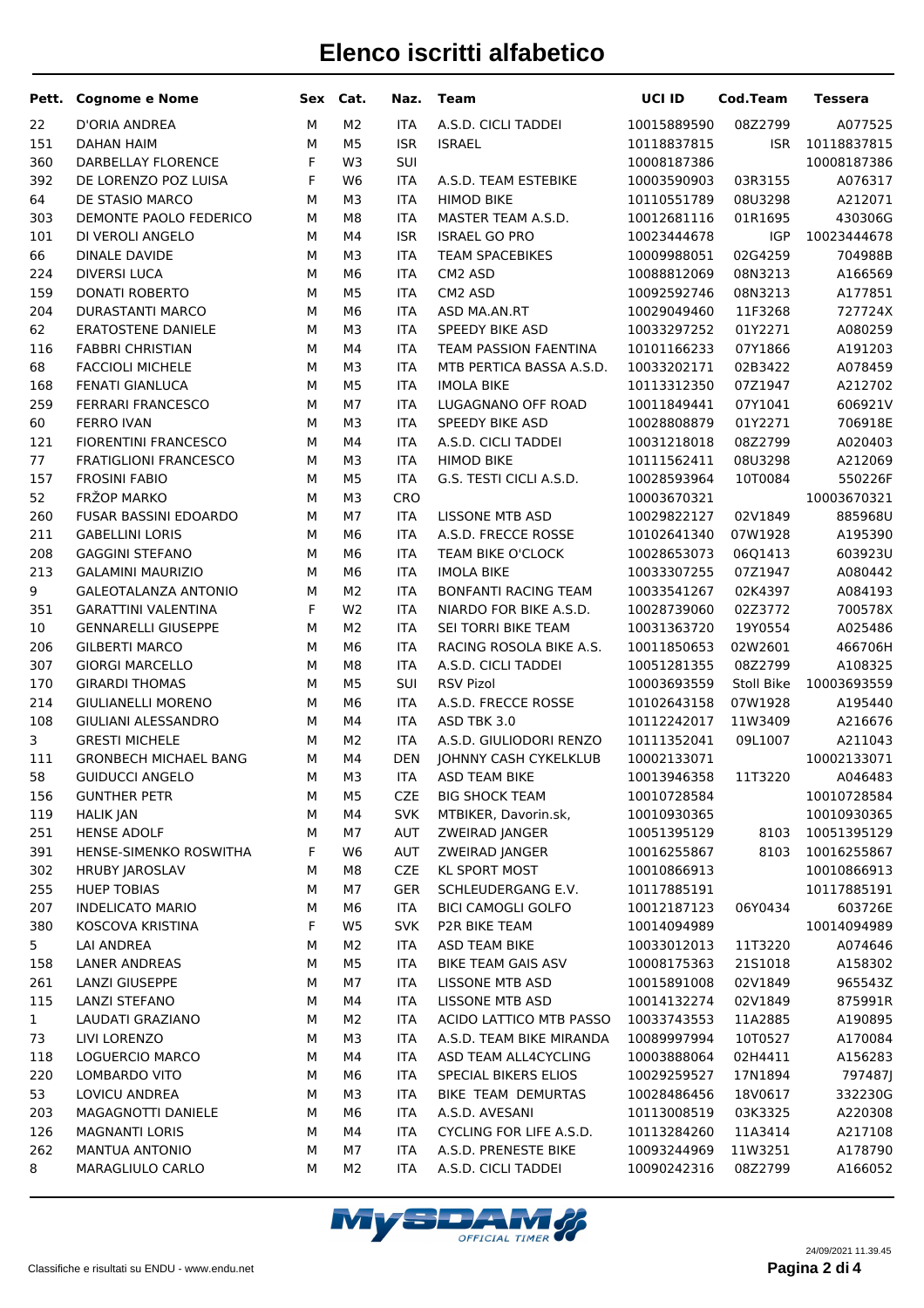|                | Pett. Cognome e Nome           |        | Sex Cat.             | Naz.              | Team                                       | UCI ID                     | Cod.Team              | <b>Tessera</b>         |
|----------------|--------------------------------|--------|----------------------|-------------------|--------------------------------------------|----------------------------|-----------------------|------------------------|
| 201            | <b>MARINHO NEY</b>             | M      | M <sub>6</sub>       | POR               |                                            | 10061872442                |                       | 10061872442            |
| 153            | MARQUES ANTÓNIO                | M      | M <sub>5</sub>       | <b>POR</b>        | <b>BTT SEIA</b>                            | 10044349289                |                       | 10044349289            |
| 252            | <b>MARTINS LARRY</b>           | M      | M7                   | <b>BRA</b>        |                                            | 10096894492                |                       | 10096894492            |
| 61             | MATERAZZINI LUCA               | M      | M <sub>3</sub>       | <b>ITA</b>        | MTB MONTEFIASCONE                          | 10079900500                | 11E2435               | A151126                |
| 258            | MAZZUCCO ROY                   | M      | M7                   | <b>ITA</b>        | S.C. SOLIGHETTO 1919                       | 10028511011                | 03T0057               | 416979Y                |
| 174            | MESSANO DANIELE                | M      | M <sub>5</sub>       | ITA               | TUTTO BIKE TEAM                            | 10050700466                | 08L3171               | A109080                |
| 67             | <b>MIGNONI DIEGO</b>           | M      | M <sub>3</sub>       | <b>ITA</b>        | <b>JURASSIC BIKE</b>                       | 10113749254                | 08R3312               | A222936                |
| 390            | MISTRETTA BEATRICE             | F      | W <sub>6</sub>       | <b>ITA</b>        | NEW BIKE 2008 RACING                       | 10015886055                | 08S2753               | 801698A                |
| 122            | MONCALVO MASSIMO               | M      | M4                   | <b>ITA</b>        | SPEEDY BIKE ASD                            | 10072224564                | 01Y2271               | A134688                |
| 254            | MONGARDI GIANFRANCO            | M      | M7                   | <b>ITA</b>        | SPILLA TEAM ASD                            | 10097832766                | 07X1945               | A186909                |
| 107            | MONTELEONE GIANFRANCO          | M      | M4                   | <b>ITA</b>        | <b>TEAM SIRACUSANI</b>                     | 10030964707                | 1751971               | A010126                |
| 223            | MOROZZI NICOLA                 | M      | M <sub>6</sub>       | <b>ITA</b>        | TUTTO BIKE TEAM                            | 10015046401                | 08L3171               | 588711Y                |
| 24             | MOSCARDINI JACOPO              | M      | M <sub>2</sub>       | <b>ITA</b>        | CM2 ASD                                    | 10052610255                | 08N3213               | A113476                |
| 109            | <b>MOSTARDA DARIO</b>          | M      | M4                   | <b>ITA</b>        | MOUNTAIN BIKE CLUB RIETI                   | 10113589307                | 11A3422               | A219677                |
| 105            | <b>MUZI SIMONE</b>             | M      | M4                   | <b>ITA</b>        | D'ASCENZO BIKE                             | 10031215287                | 12J0659               | A020281                |
| 217            | <b>NESTLER JOSEF</b>           | M      | M <sub>6</sub>       | <b>CZE</b>        | <b>KL SPORT MOST</b>                       | 10048045090                |                       | 10048045090            |
| 110            | <b>NOC LENART</b>              | M      | M4                   | <b>SLO</b>        | KK DJAK                                    | 10003996885                |                       | 10003996885            |
| 178            | NOCENTI SAURO                  | M      | M <sub>5</sub>       | <b>ITA</b>        | POLISPORTIVA INDICATORE                    | 10029633682                | 08S3257               | 852475U                |
| 483            | <b>OLIANI NICOLA</b>           | M      | M1                   | <b>ITA</b>        | CM2 ASD                                    | 10107952593                | 08N3213               | A205315                |
| 230            | PAPAVERI RENATO                | M      | M <sub>6</sub>       | <b>ITA</b>        | POLISPORTIVA INDICATORE                    | 10028610233                | 08S3257               | 571656F                |
| 70             | PAPERINI PATRIZIO              | M      | M <sub>3</sub>       | <b>ITA</b>        | SCOTT-PASQUINI STELLA                      | 10031919852                | 08N1880               | A046146                |
| 106            | PATACCA GABRIELE               | M      | M4                   | <b>ITA</b>        | D'ASCENZO BIKE                             | 10031215085                | 12J0659               | A020277                |
| 112            | PAULISSEN ROEL TONY            | M      | M4                   | <b>BEL</b>        | <b>RH RACING</b>                           | 10053983110                | 21U1151               | A225659                |
| 165            | PAVAN DINO                     | M      | M <sub>5</sub>       | <b>ITA</b>        | ASD-GS-CICLISTEFANELLI                     | 10029436349                | 03Y3201               | 808270X                |
| 103            | PAVIOLO PAOLO                  | M      | M4                   | <b>ITA</b>        | BILLY TEAM A.S.D.                          | 10015047007                | 01K0822               | 935634N                |
| 123            | PELLEGRINI FEDERICO            | M      | M4                   | <b>ITA</b>        | <b>HIMOD BIKE</b>                          | 10115859107                | 08U3298               | A229062                |
| 7 <sup>7</sup> | PELUFFO GIORGIO                | M      | M <sub>2</sub>       | <b>ITA</b>        | TEAM MARCHISIO BICI                        | 10074313195                | 06F0864               | A136823                |
| 15             | PETRONE ROBERTO                | M      | M <sub>2</sub>       | ITA               | G.S. CICLI GAUDENZI A.S.D.                 | 10029132215                | 08Z1704               | 782278Q                |
| 163            | PEZZI FABRIZIO                 | M      | M <sub>5</sub>       | <b>ITA</b>        | <b>ASD TEAM ERREPI</b>                     | 10015890301                | 08Q3286               | 797614Y                |
| 400            | PFLUKE LILLIAN                 | F      | W7                   | <b>USA</b>        | <b>RSC PRUM</b>                            | 10043838122 RLP 708786     |                       | 10043838122            |
| 177            | PIATESI STEFANO                | M      | M <sub>5</sub>       | <b>ITA</b>        | <b>BARACCA LUGO MTB</b>                    | 10074324616                | 07M1823               | A136379                |
| 63             | PIGLIA DAVIDE                  | M      | M <sub>3</sub>       | <b>ITA</b>        | <b>SPEEDY BIKE ASD</b>                     | 10074312185                | 01Y2271               | A138797                |
| 78             | PINTI EMANUELE                 | M      | M <sub>3</sub>       | <b>ITA</b>        | A.S.D. GIULIODORI RENZO                    | 10112209075                | 09L1007               | A211048                |
| 59             | <b>PLATT KARL</b>              | M      | M <sub>3</sub>       | <b>GER</b>        | <b>TEAM BULLS</b>                          | 10002362134                | <b>TBS</b>            | 10002362134            |
| 216            | PLEIJ RINY                     | M<br>M | M <sub>6</sub><br>M1 | <b>NED</b>        | <b>WV REGGESTREEK</b>                      | 10023307767                |                       | 10023307767            |
| 482            | POZZECCO DANIEL                | M      |                      | <b>ITA</b>        | EPPINGER TEAM                              | 10076981002                | 05Y0827<br><b>OCE</b> | A145708<br>10003217754 |
| 54<br>150      | PRADO HUGO<br>PROTANI GIANLUCA | M      | MЗ<br>M <sub>5</sub> | BRA<br><b>ITA</b> | OCE SPECIALIZED<br>CYCLING FOR LIFE A.S.D. | 10003217754<br>10032256928 | 11A3414               | A217107                |
| 180            | PROTANI PIERLUIGI              | M      | M <sub>5</sub>       | <b>ITA</b>        | CYCLING FOR LIFE A.S.D.                    | 10030557004                | 11A3414               | A217122                |
| 17             | PUGLIESE NICOLA                | M      | M2                   | <b>ITA</b>        | <b>TEAM ERACLE</b>                         | 10030177791                | 14B1651               | 937264V                |
| 19             | <b>REDAELLI GIORGIO</b>        | M      | M <sub>2</sub>       | <b>ITA</b>        | PAVAN FREE BIKE ASD                        |                            | 02R2075               | A111433                |
| $\overline{2}$ | RIGHETTI MICHELE               | M      | M2                   | <b>ITA</b>        | A.S.D. TEAM BERTASI                        | 10029525164                | 03C3082               | 830632X                |
| 484            | RIGHETTI SIMONE                | M      | M1                   | <b>ITA</b>        | FM BIKE FACTORY TEAM                       | 10029772718                | 02L4223               | 879349Y                |
| 57             | RIZZI NICOLA                   | M      | M3                   | <b>ITA</b>        | S.C. AVIO                                  | 10032252783                | 20P1275               | A054704                |
| 231            | RIZZO MASSIMO                  | M      | M6                   | <b>ITA</b>        | GS TERMO LA SPEZIA ASD                     | 10029324090                | 06X1452               | 801428T                |
| 352            | ROCCA VALENTINA                | F      | W <sub>2</sub>       | <b>ITA</b>        | TEAM TODESCO                               | 10029689155                | 03K2637               | 862760P                |
| 373            | ROMANELLO PATRIZIA             | F      | W4                   | <b>ITA</b>        | TORPADO-SÜDTIROL MTB                       | 10029371580                | 2151157               | 804288A                |
| 305            | RONDI GIUSEPPE                 | M      | M9                   | <b>ITA</b>        | U.C.A.B. 1925 BIELLA                       | 10011850047                | 01K0037               | 797565X                |
| 104            | ROVERA LUCA                    | M      | M4                   | <b>ITA</b>        | LISSONE MTB ASD                            | 10011850350                | 02V1849               | 640709E                |
| 481            | SABBA EMANUELE ALBERTO         | M      | <b>ELMT</b>          | <b>ITA</b>        | <b>TEAM MARCHISIO BICI</b>                 | 10112810475                | 06F0864               | A219631                |
| 500            | SARAVO RAFFAELA                | F      | W1                   | <b>ITA</b>        | A.S.D. CICLISTI TURRITANI                  | 10100766210                | 18G0644               | A190193                |
| 256            | <b>SCATTINI ALVIERO</b>        | M      | M7                   | <b>ITA</b>        | G.S. TESTI CICLI A.S.D.                    | 10104536476                | 10T0084               | A199440                |
| 124            | <b>SCLIP GIANNI</b>            | M      | M4                   | <b>ITA</b>        | A.S.D. FEDERCLUBTRIESTE-                   | 10028506664                | 05D0055               | 408036T                |
| 304            | SMITH GEORGE                   | M      | M8                   | <b>USA</b>        |                                            | 10011317557                |                       | 10011317557            |
| 222            | SOLAGNA MAURIZIO TARQUINIO     | М      | M6                   | <b>ITA</b>        | <b>LISSONE MTB ASD</b>                     | 10008877403                | 02V1849               | 781929U                |
| 215            | THOMMEN CLAUDIUS               | М      | M <sub>6</sub>       | SUI               | <b>STOLL Bikes</b>                         | 10016601229                |                       | 10016601229            |
| 113            | <b>TOGNONI DENIS</b>           | М      | M4                   | <b>ITA</b>        | <b>HIMOD BIKE</b>                          | 10110577253                | 08U3298               | A212070                |